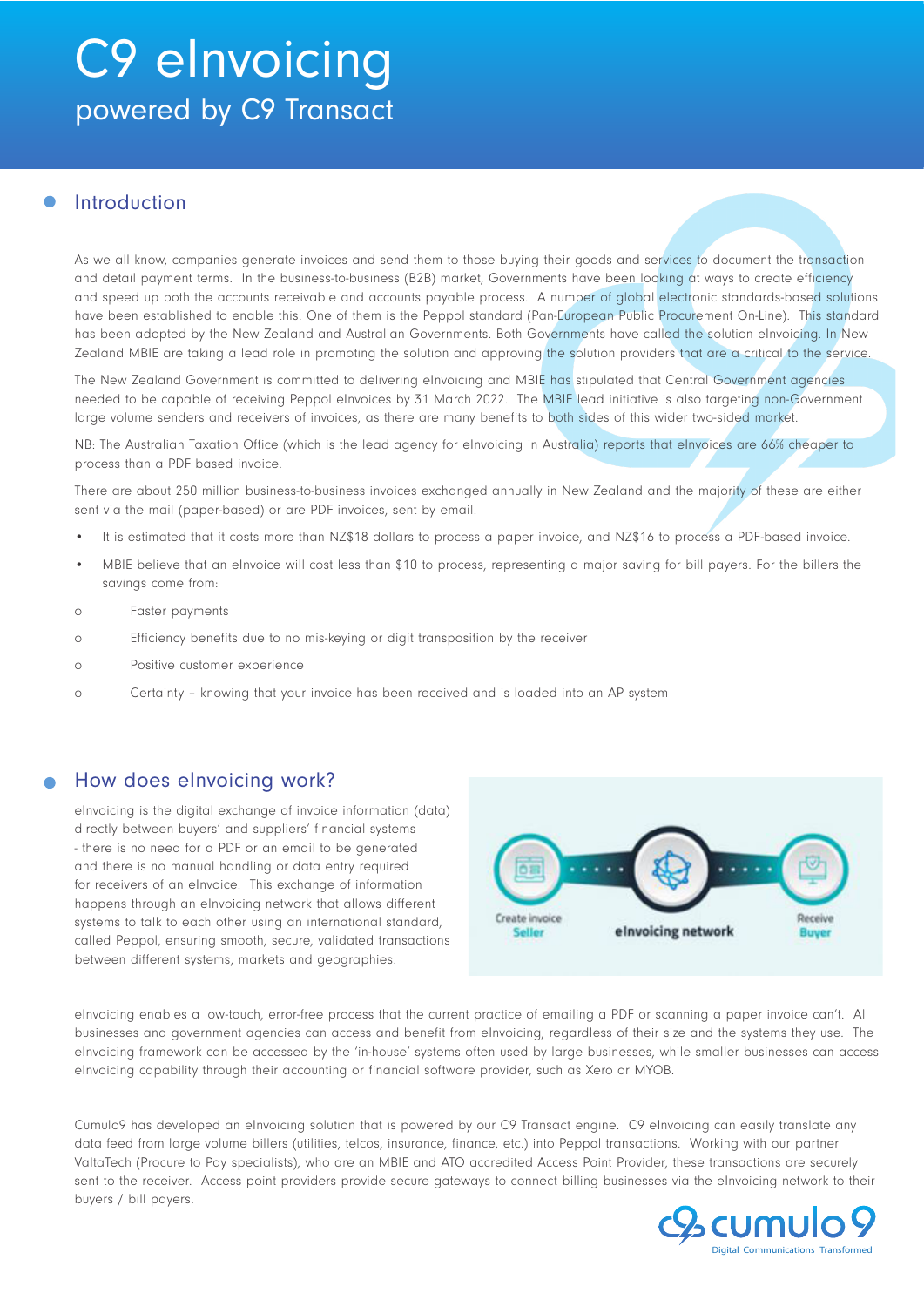### In summary

A supplier's financial system generates an invoice for the buyer.

The invoice information passes through the eInvoicing network, where information such as GST number, NZ Business Number (NZBN) and bank account number is checked and confirmed. (The NZBN is the key used to ensure the eInvoice is directed to the right buyer.)

The invoice information is passed to the buyer's financial system where it is reconciled against purchase details and is loaded as "ready to be paid".

## The benefits to senders and receivers are as follows:

#### a) Invoice generators (Accounts Receivable)

- Faster payments the bill goes straight into your customer's accounting software, enabling the bill to be paid faster/reducing late payments.
- Positive customer experience reduce administration for your customers, making it easier to do business with you.
- Efficiency benefits/reduced admin burden for the invoice sender as it avoids mis-keying, transposing of digits and other common errors by the bill payer. This reduces incorrect payments which cause issues with accounts receivable reconciliation.
- Certainty confirmation the invoice has been received via the message response system within the eInvoicing network. Peppol is a direct delivery channel compared to the uncertainty of knowing whether an email or posted invoice has been received. The NZBN address does not change, unlike a customer's email address.

#### b) Invoice payers (Accounts Payable)

- Reduced administration costs it's a data transaction, so there is no need for manual intervention.
- Reduced processing costs the data is ingested directly into the bill payer's AP system, so no keying or scanning required.
- Direct and secure information the network is a secure one. There is no need for email to be used at all.
- Universal connection all business-to-business transactions will soon be using the same universal network.
- Improved financial visibility because the whole process is within a universal network, there is full tracking of data once ingested, and data can be fed into reporting tools and other AP related systems.
- Available to any business MBIE are promoting eInvoicing at the single application for all B2B transactions and the billing software providers are fully supporting this initiative as well as middleware service providers and other third parties such as mailhouses.
- If a bill payers still wants a PDF as well as the Peppol formatted bill data, a PDF can be sent as part of the data package.

# Why Cumulo9

Cumulo9 are the major billing-based email and SMS service provider in the New Zealand market. We understand billing processes and the importance of financial transactions. Cumulo9 have developed an end-to-end eInvoicing solution - C9 eInvoicing. We receive billing data from large volume billers or their bureaux, such as Datam, and format the data into a Peppol compliant transaction which is then passed to our approved Peppol Access Point provider, ValtaTech. ValtaTech then pass the transaction through the Peppol network to the bill payer's Peppol Access Point.

For the SME market accounting software providers such as Xero and MYOB have already provisioned bill payer Access Points within their software platforms.

C9 eInvoicing offers a secure, one-stop shop for all of your digital invoicing and essential communication needs. Our integrated dashboard provides a "single view" of all your essential digital communications. Cumulo9 is ISO 27001 certified. ISO 27001 is a stringent international standard that provides requirements for managing information security.